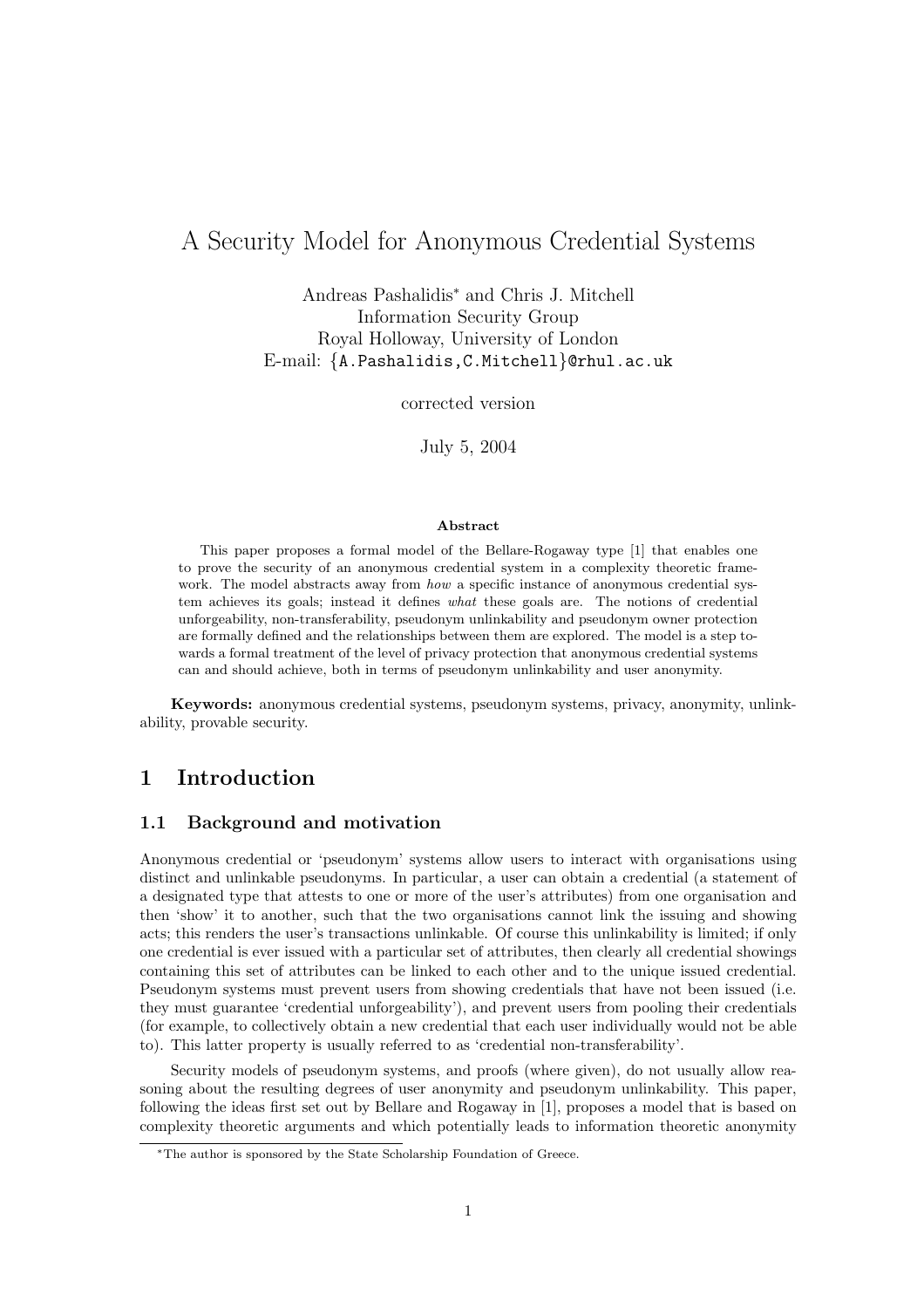metrics. It abstracts away from the particulars of how specific pseudonym system instances achieve their goals; instead it focuses on what these goals are. The model captures security properties for both organisations (credential unforgeability and non-transferability), and users, both in terms of 'traditional' security (pseudonym owner protection) and privacy (pseudonym unlinkability and user anonymity). The model makes a clear distinction between the different notions and allows the relationships between them to be analysed.

### 1.2 Related work

Pseudonym systems were first introduced by Chaum in the 1980s [4]. Since then, numerous pseudonym systems have been proposed, each with its own particular set of entities, underlying problems, assumptions and properties. Examples of such systems are given in [2, 3, 5, 6]. The most relevant work to this paper is probably the formal treatment of the anonymous credential system in [3]. There, security is defined based on the indistinguishability between the transcripts of protocols that occur in an 'ideal' world (where a universally trusted party guarantees security), and the 'real world' (where such a party does not exist). In that model, transactions between users and organisations correspond to well-defined events, and the adversary acts like an event scheduler; he can arbitrarily trigger events of his choice. In the model of [3], however, the relationship between the different security notions that a pseudonym system should satisfy is somewhat hidden by the fact that the universally trusted party takes care of them. Also, in that model, the adversary is not allowed to corrupt players in an adaptive fashion. While our model retains the property that the adversary gets to specify the order of events in the system, he can also adaptively corrupt players. Further, the model allows a relatively easy analysis of the relationships between different notions. This is due to the fact that we abstract away from properties that do not lie at the same level of abstraction as that at which a pseudonym system operates.

#### 1.3 What we do not do

Our model does not capture 'traditional' communications security properties, such as entity authentication. This is not an omission; these issues are outside the scope of the model (other well-established security models can be used to reason about such issues). Of course, if users do not authenticate organisations, and if the communications in the system are not appropriately protected at the session level<sup>1</sup>, then there cannot be any security. However, the way these services are provided lies at a different level of abstraction. We therefore assume that they are provided by the infrastructure that allows users and organisations to communicate. We also assume that, within this infrastructure, users remain anonymous to organisations (i.e. we assume an anonymous user-to-organisation channel).

The remainder of the paper is organised as follows. The next section describes the formal model of pseudonym systems. Section 2.2 establishes the notions of pseudonym owner protection, credential unforgeability and credential non-transferability, which together capture the notions of soundness for a scheme. Further, section 2.3 provides a brief discussion of the notions and explains the relationships between them. Section 2.4 establishes the notion of pseudonym unlinkability which is discussed in section 2.5. Section 2.6 then establishes the notion of pseudonym indistinguishability and shows it is a necessary condition for unlinkability. Finally, section 2.7 addresses the issue of anonymity in pseudonym systems, while section 3 concludes the paper and gives directions for further research.

<sup>1</sup>What it means for communications to be 'appropriately protected at the session level' may vary from system to system. Typically, it means that each protocol execution is bound to exactly one conversation between the involved parties. It may also imply protection of the integrity and confidentiality of the communications occurring within the session.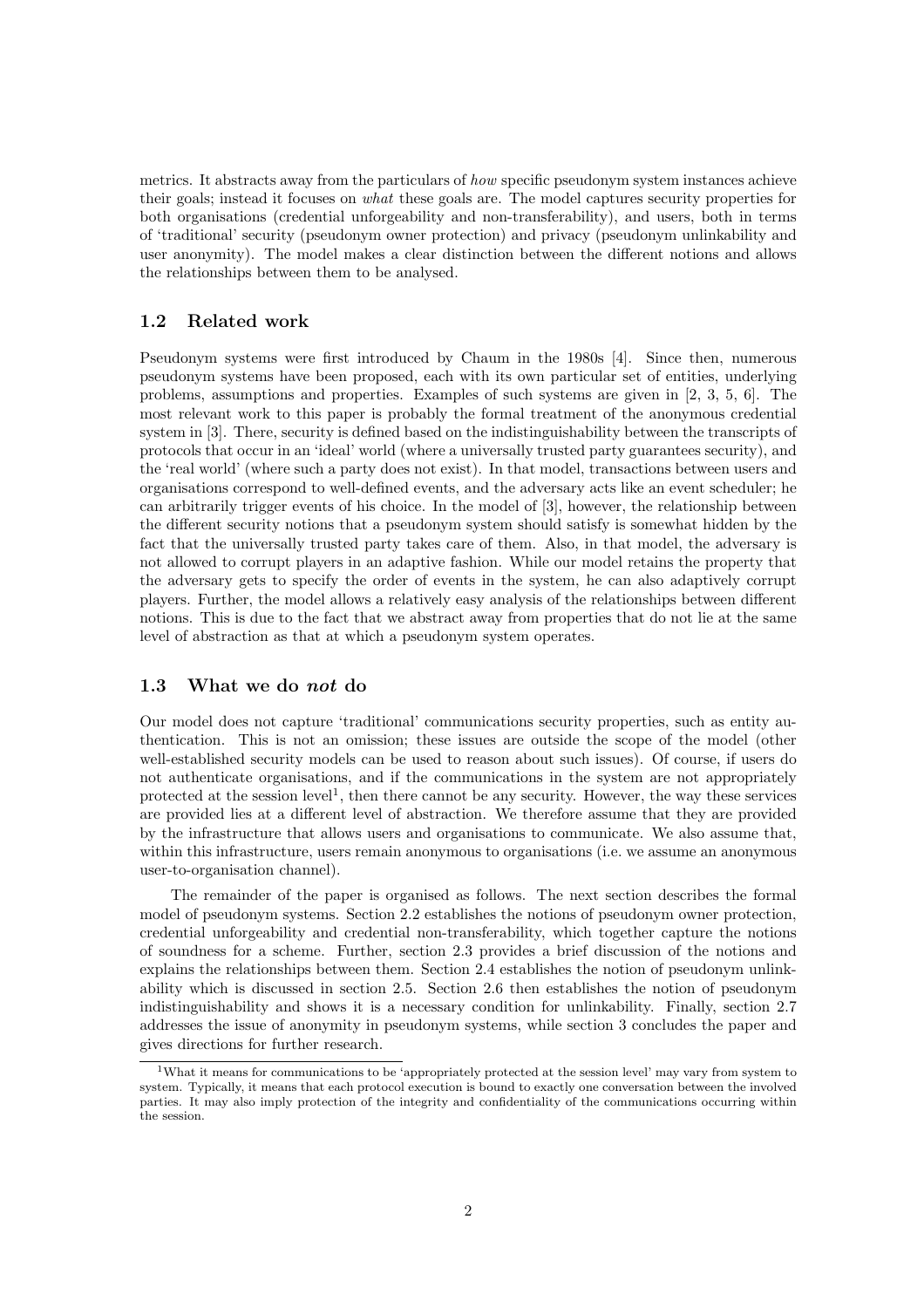# 2 Security of pseudonym systems

In this section we describe our model of a pseudonym system. We regard a pseudonym system as being comprised of the players in the system and the procedures through which they interact. The players, in particular, are divided into users, issuing organisations and verifying organisations. Since users are known to each organisation under a different pseudonym, indeed possibly under multiple pseudonyms, a procedure must be in place according to which a user and an organisation establish a new pseudonym; we call this the 'pseudonym establishment protocol'. Procedures must also be in place that allow users to obtain credentials (using the pseudonym that was established with the issuer) and to show them (using the pseudonym that was established with the verifier). We call the former the 'credential issuing protocol' and the latter the 'credential showing protocol'.

In our model, credential types are in one-to-one correspondence with (combinations of) user attributes; in other words, each combination of attributes defines a credential type. An organisation that, for example, issues demographic credentials containing the fields sex and age group, with possible values of  ${male, female}$  and  ${18-, 18-30, 30-50, 50+}$  respectively, in our model may actually issue credentials of up to eight different types (one for each combination of values).

### 2.1 The model

A protocol prot is assumed to be a tuple of interactive Turing machines; an execution of prot is said to be successful if and only if all machines accept. The set of all non-zero polynomial functions in the natural number k is denoted by  $\text{poly}(k)$ . A real-valued function  $\epsilon : \mathbb{N} \to \mathbb{R}$ , is said to be negligible in k if and only if  $0 \leq \epsilon(k) < 1/|q(k)|$  for any  $q \in \text{poly}(k)$  and for all sufficiently large k.

**Remark 1** We are concerned in this paper with situations where two functions f and g satisfy  $f(k) > g(k) + \epsilon(k)$  for any negligible function  $\epsilon$  and for all sufficiently large k. To simplify the discussion we abuse our notation slightly and simply say that f is greater than  $g + \epsilon(k)$ , i.e. we omit explicit references to  $k$ , and we also omit the rider 'for all sufficiently large  $k$ '.

Definition 1 A pseudonym system is a tuple

 $(U, I, V, k, \text{init}, P, T, \text{peprot}, \text{ciprot}, \text{csprot})$ 

whose elements are as follows.

- U is the set of users.
- I is the set of credential issuing organisations ('issuers' in short).
- *V* is the set of credential verifying organisations ('verifiers' in short).
- $k$  (a natural number) is the system security parameter.
- init is the initialisation algorithm; on input  $(U, I, V, k)$ , it outputs descriptions of the sets P and T. Depending on the particular scheme, it may also output public parameters and private values for  $(a \text{ subset of})$  the players in the scheme, i.e. users, issuers and verifiers.
- P is the set of pseudonyms.
- T is the set of credential types.
- peprot is the pseudonym establishment protocol: any user/organisation pair  $(u, o) \in U \times$  $(I \cup V)$  may execute peprot; if the protocol succeeds, u and o will have established a pseudonym  $p \in P$  and we write  $\text{peprot}_{u,o,p}$ . (The user u is called the owner of p, and will typically also possess some private output associated with p as necessary to engage in ciprot and csprot.)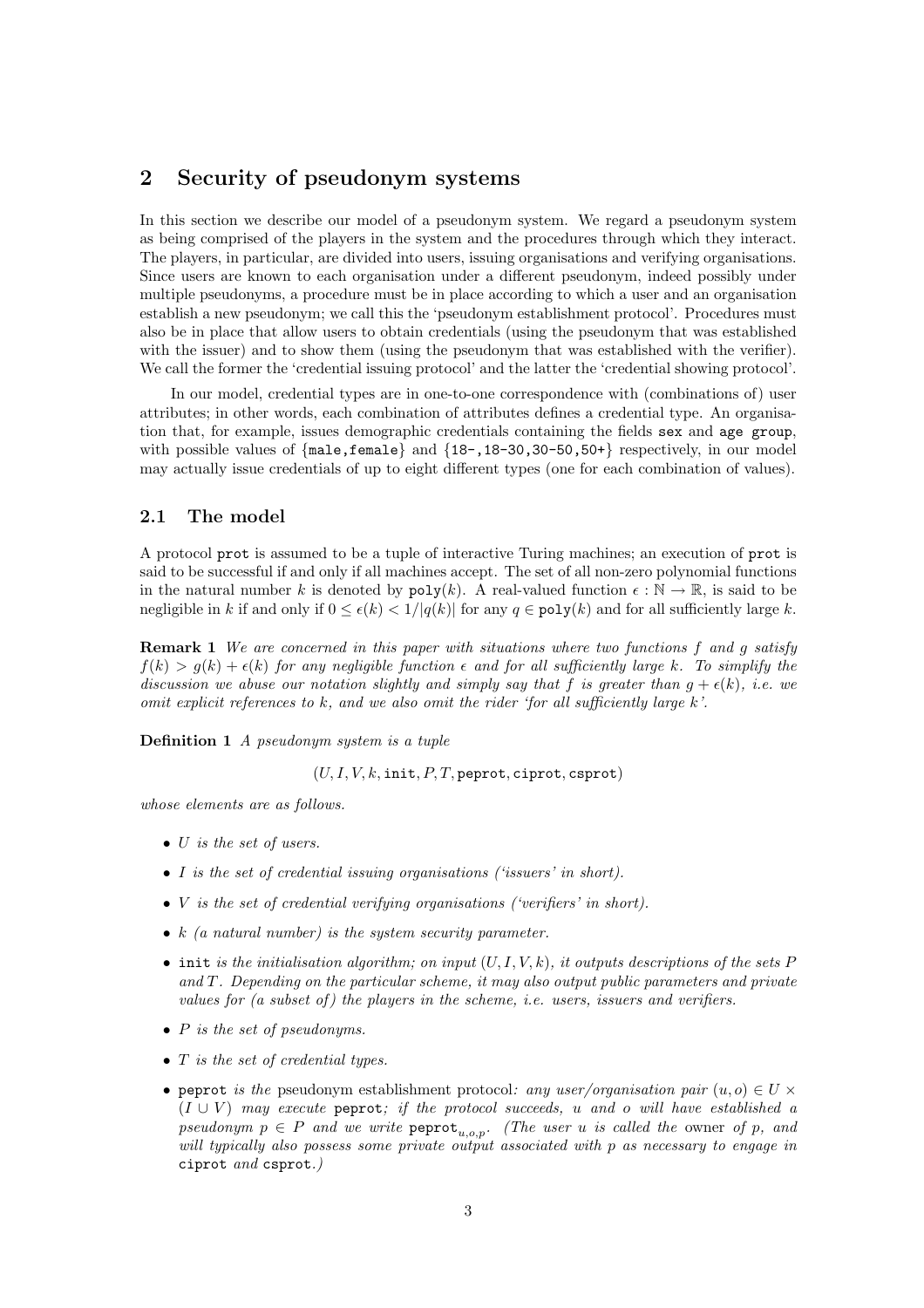- ciprot is the credential issuing protocol: any user/issuer pair  $(u, i) \in U \times I$  may execute ciprot with respect to a pseudonym  $p \in P$  associated with u and i (established using peprot) and for a particular credential type  $t \in T$ . If successful, we say that i has issued a credential of type t on pseudonym p to u, and we write  $\text{ciprot}_{i,n,t}$ .
- csprot is the credential showing protocol: any user/verifier pair  $(u, v) \in U \times V$  may execute csprot with respect to a pseudonym  $p \in P$  associated with u and v (established using peprot) and for a particular credential type  $t \in T$ ; if the protocol succeeds we say that u has shown a credential of type t on pseudonym p to s and we write  $\texttt{csprot}_{v,n,t}$ .

Each issuer  $i \in I$  defines a set  $T_i \subseteq T$  of credential types that it intends to issue in the future<sup>2</sup>. It is required that, for all distinct  $i, i' \in I$ ,  $T_i \cap T_{i'} = \emptyset^3$ . We denote the set of active credential types in the system by  $T^* \stackrel{def}{=} \bigcup$  $i \in I$  T<sub>i</sub>. It is required that  $|T^*| \in \text{poly}(k)$ . Also note that, by definition,  $|U| \in \text{poly}(k)$ ,  $|I| \in \text{poly}(k)$  and  $|V| \in \text{poly}(k)$ .

#### 2.2 The games and soundness

In order to formalise our notions of security for a pseudonym system, we define a series of games between two Turing machines: a Challenger and an Adversary. Each game captures a specific property of the pseudonym system. In this section we define Game 1, which captures 'pseudonym owner protection', Game 2, which captures 'credential unforgeability', and Game 3, which captures 'credential non-transferability'. In sections 2.4 and 2.6 below we define Game 4 and Game 5, which capture 'unlinkability' and 'indistinguishability' of pseudonyms, respectively.

At the beginning of all games, the Challenger sets up the system by selecting the set of users  $U$ , issuers  $I$ , verifiers  $V$ , and a security paramenter  $k$  and by running init with these as input. At this point, the Challenger controls all the players in the system. He defines the sets  $T_i$ for each issuer. The Adversary, which is assumed to be a probabilistic polynomial time (and space) algorithm and is denoted by  $A$ , then receives as input the sets U, I, V and  $T_i$ , descriptions of the sets  $P$  and  $T$ , and the system's public information. As explained above, it is assumed that the underlying communication infrastructure appropriately protects the communications between users and organisations at the session level. Thus,  $A$  models a passive adversary that faithfully transmits messages between parties.

Each of the games consists of two distinct and successive phases. During the first phase of each game, A may issue (oracle type) queries to the Challenger; during the second phase he may not. During the first phase of Game 1, 2 and 3, A may issue the following types of query to the Challenger.

runpeprot $(u, o)$ : A may arbitrarily select a user/organisation pair  $(u, o) \in U \times (I \cup V)$ and issue this query. When this happens, the Challenger makes u and o execute  $\text{peprot}_{u,o,p}$ . The Challenger replies true if the protocol execution is successful and false otherwise. (If the execution is successful, u and o will have established a new pseudonym  $p \in P$ ; A, however, does not learn its value.)

runciprot $(u, i, t)$ : A may arbitrarily select a user/issuer pair  $(u, i) \in U \times I$  and a credential type  $t \in T_i$  and issue this query. When this happens, the Challenger selects a pseudonym p from set of pseudonyms that u and i have established<sup>4</sup> and makes u and i execute ciprot<sub>i,p,t</sub>. He replies true if the protocol execution is successful and false otherwise (including the case where u and i have not established any pseudonym). Note that  $A$  does not learn the value of p.

<sup>&</sup>lt;sup>2</sup>In certain existing pseudonym systems, credential types are identified with some form of public verification key. These keys are typically published.

<sup>&</sup>lt;sup>3</sup>This is easily achieved by having a unique identifier of each i embedded into all its types  $T_i$ .

<sup>&</sup>lt;sup>4</sup>We do not specify the probability distribution according to which the Challenger selects p from the set of pseudonyms u has established, since this should not affect security.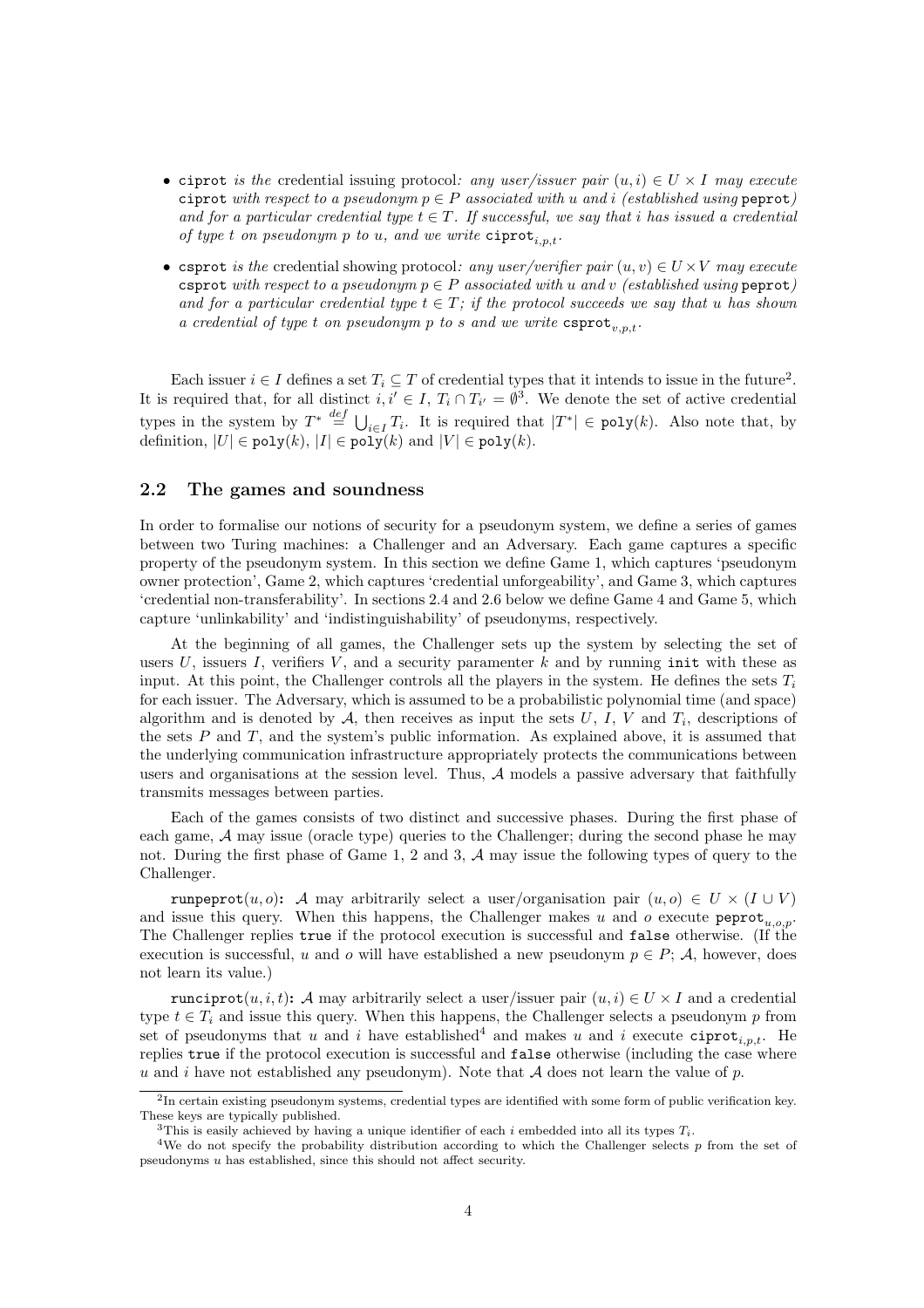runcsprot $(u, v, t)$ : A may arbitrarily select a user/verifier pair  $(u, v) \in U \times V$  and a credential type  $t \in T$  and issue this query. When this happens, the Challenger selects a pseudonym p from the set of pseudonyms that u and v have established and makes u and v execute  $\texttt{csprot}_{v, p, t}$ . He replies true if the protocol execution is successful and false otherwise (including the case where u and v have not established any pseudonym). Note that  $A$  does not learn the value of  $p$ .

corruptUser(u): A may arbitrarily select a user  $u \in U$  and issue this query. When this happens, the Challenger hands all the private information of  $u$  to  $\mathcal{A}$ . This includes  $u$ 's pseudonyms, credentials and all his past protocol views. From that point on, the control of u is passed from the Challenger to A.

corruptIssuer(i): A may arbitrarily select an issuer  $i \in I$  and issue this query. When this happens, the Challenger hands all the private information of i to A. This includes the set of pseudonyms  $i$  has established and all its past protocol views. From that point on, the control of  $i$ is passed from the Challenger to A.

corruptVerifier(v): A may arbitrarily select a verifier  $v \in V$  and issue this query. When this happens, the Challenger hands all the private information of  $v$  to  $A$ . This includes the set of pseudonyms v has established and all its past protocol views. From that point on, the control of  $v$  is passed from the Challenger to  $\mathcal{A}$ .

In all games, a global and monotonically increasing variable  $\tau$  counts  $\mathcal{A}$ 's queries. We say that the query is issued at the time indicated by  $\tau$ . At some point in time,  $\mathcal A$  exits the first phase and enters the second phase. The value of  $\tau$  at that point is denoted by  $\tau_{\text{max}}$ . In the second phase A may no longer issue any queries; what happens is specific to each game and is described below.

To describe the games we require some additional notation. In the following,  $P_{u,o} \subseteq P$ denotes the set of pseudonyms the user  $u \in U$  has established with the organisation  $o \in (I \cup V)$ at time  $\tau_{\texttt{max}}$  (via  $\mathcal{A}$ 's peprot queries), i.e.  $P_{u,o} \stackrel{def}{=} \{p \in P \mid \text{a successful } \texttt{peprot}_{u,o,p} \text{ occurred at } \}$ a time  $\tau \leq \tau_{\text{max}}$ . The set of pseudonyms belonging to u is defined as  $P_u \stackrel{def}{=} \bigcup_{o \in (I \cup V)} P_{u,o}$  and the set of pseudonyms that *o* has established is defined as  $P_o \stackrel{def}{=} \bigcup_{u \in U} P_{u,o}$ . (Since *A* does not learn the value of pseudonyms during their establishment, only u knows  $P_u$  and only o knows Po.) The set of active pseudonyms in the system is defined as  $P^* \stackrel{def}{=} \bigcup_{u \in U} P_u$ , or, equivalently,  $P^* \stackrel{def}{=} \bigcup_{o \in (I \cup V)} P_o$ . Since A is polynomially bounded in k, it holds that  $|P^*| \in \text{poly}(k)$ . It is required that, for all distinct  $u, u' \in U$ ,  $P_u \cap P_{u'} = \emptyset^5$ . The function  $f : P^* \to U$  maps pseudonyms to their owners, which is well-defined by the assumption that  $P_u \cap P_{u'} = \emptyset$ .

Let  $\hat{U} \subseteq U$ ,  $\hat{I} \subseteq I$  and  $\hat{V} \subseteq V$  denote the subsets of users, issuers and verifiers respectively that A corrupted during the first phase. Further, let  $P_{u,t}(x) \subseteq P_u$  denote the subset of pseudonyms belonging to user  $u \in U$  on which a credential of type  $t \in T^*$  has been issued prior to time x, i.e.  $P_{u,t}(x) \stackrel{def}{=} \{p \in P_u \mid \text{a successful ciprot}_{.,p,t} \text{ occurred at time } \tau \leq x\}.$ 

We now describe the second phase of Games 1, 2 and 3. As mentioned above, A may no longer issue queries to the Challenger in this phase. He may, however, engage in  $\text{ciprot}_{n,i,t}$  and csprot<sub>n,v,t</sub> executions directly with organisations (while pretending to be the user  $f(p)$ ).

Game 1 (pseudonym owner protection): A selects a pseudonym/verifier/type triple  $(p, v, t) \in$  $P^* \times (V - \hat{V}) \times T$  such that  $f(p) \in (U - \hat{U})$ . We say that A wins the game iff he can make v accept in a csprot<sub>n</sub> $v_t$  execution.

Game 2 (credential unforgeability): A selects a pseudonym/verifier/type triple  $(p, v, t) \in P^* \times$ **Game** 2 (creaential unjorgeability): A selects a pseudonym/vertiler/type triple  $(p, v, t) \in P \times (V - \hat{V}) \times (T - U_{i \in \hat{I}} T_i)$  such that  $P_{f(p), t}(\tau_{\text{max}}) = \emptyset$  and  $U_{u \in \hat{U}} P_{u,t}(\tau_{\text{max}}) = \emptyset$ . We say that A wins the game iff he can make v accept in a  $\text{csprot}_{p,v,t}$  execution.

 $5$ This requirement is a technicality that we need in order to define the function  $f$ . It practice it can be met by having peprot select pseudonyms uniformly at random from a large enough set P. The pseudonym establishment protocols of some existing schemes are of this form.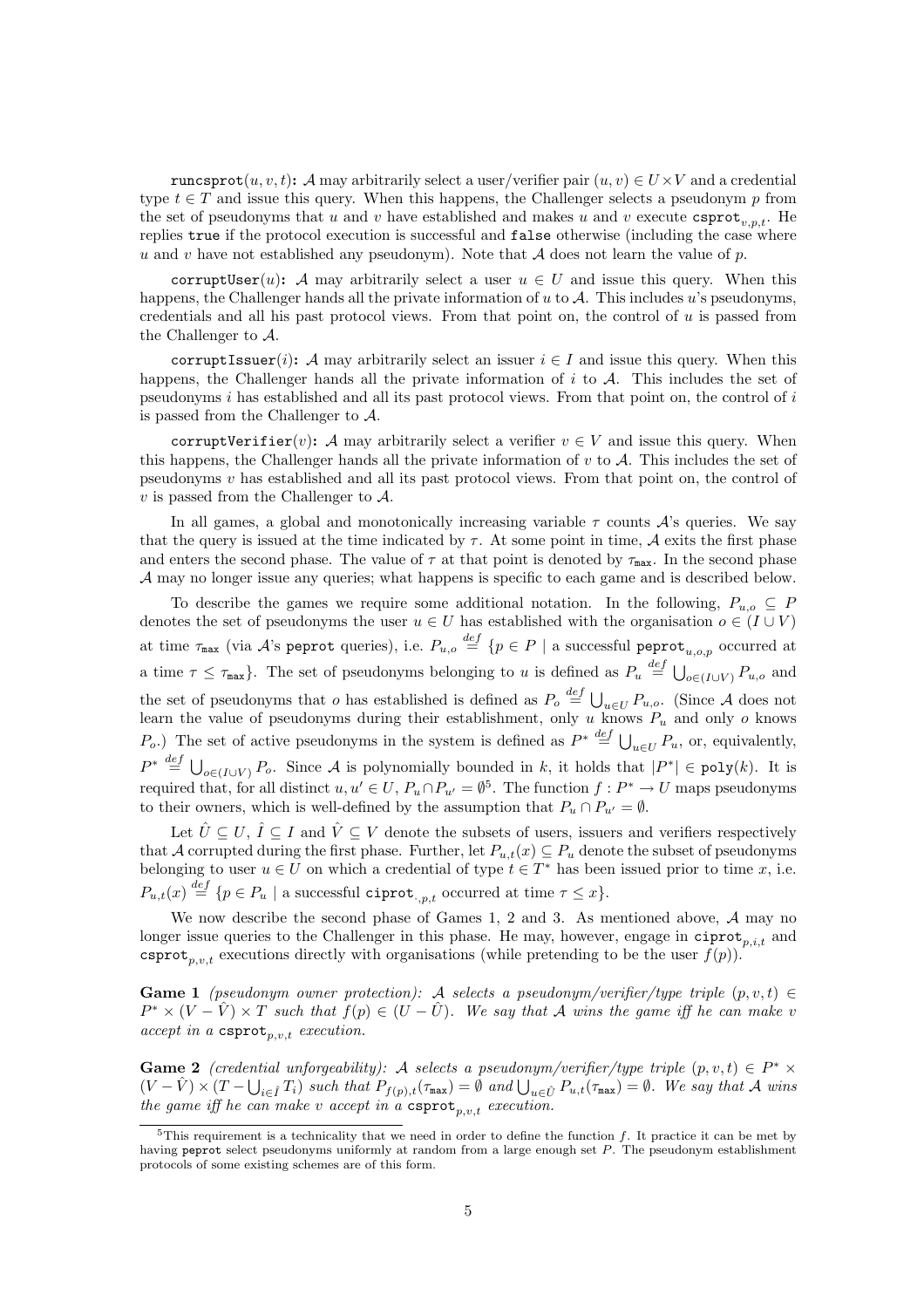Game 3 (credential non-transferability): A selects a pseudonym/verifier/type triple  $(p, v, t) \in \mathbb{R}^n$  $P^* \times (V - \hat{V}) \times (T - \bigcup_{i \in \hat{I}} T_i)$  such that  $P_{f(p),t}(\tau_{\text{max}}) = \emptyset$ . We say that A wins the game iff he can make v accept in a  $\text{csprot}_{v,p,t}$  execution.

Definition 2 A pseudonym system is said to offer pseudonym owner protection, credential unforgeability or credential non-transferability if and only if no adversary  $A$  can win Game 1, 2 or 3, respectively, with a probability greater than any negligible function in  $k$ .

#### 2.3 Discussion

Game 1, 'pseudonym owner protection', captures security for users; nobody — even when colluding with users, issuers and verifiers — should be able to successfully show a credential on a pseudonym of which he is not the owner (i.e. on a pseudonym which was not established by himself). The property is typically achieved by having the pseudonym establishment protocol generate some private output for the user. This output is then treated as a secret that enables the user to authenticate himself as the pseudonym owner during the execution of the credential issuing and showing protocols.

Games 2 and 3 capture security for organisations. In particular, Game 2 captures what is usually perceived as 'credential unforgeability'. If a (dishonest) user can construct a credential by himself (i.e. without obtaining it legitimately from an issuing organisation), if, in other words, the user can forge the credential, then the system clearly does not offer credential unforgeability. Game 2 captures unforgeability in this sense. There is, however, a simplistic way for a user to 'forge' a credential, namely by 'borrowing' it from another user with whom he colludes (and who legitimately obtained the credential from an issuing organisation). This type of 'forgery' is not captured by Game 2. In some applications credential sharing is not a concern, while forgery is.

Game 3, credential non-transferability, captures the case of credential sharing between users. In a system that offers credential non-transferability, no user can successfully show a credential of a type he was never issued. This holds even in the case the user colludes with other users that have been issued credentials of that type.

It is interesting to observe the relationship between the notions of unforgeability and nontransferability: the latter, being stronger, implies the former. Clearly, if a dishonest user can construct credentials by himself, there is no need for him to collude with other users in order to forge one. In the model, this is simply reflected by the fact that the adversary is more restricted in his choice of the credential type in the (second phase of) Game 2 than he is in the (second phase of) Game 3. A system that offers non-transferability also offers unforgeability.

This relationship between unforgeability and non-transferability motivates the following definition of a sound pseudonym system.

Definition 3 A pseudonym system is said to be sound if it offers pseudonym owner protection and credential non-transferability.

As a side comment, note that non-transferability of credentials is probably the most challenging property for a pseudonym system to achieve. How can colluding users be prevented from sharing their credentials? Certainly, if two users share all their secrets, then they can act as each other in all circumstances. Thus, one will always have to assume that users will not share all their secrets, either because they will be prevented by some means, e.g. by the use of tamper-resistant hardware, or because they will be given a sufficiently strong incentive not to. Examples of schemes that follow the latter strategy include the ones in [7], where sharing credentials implies sharing a highly valued key (this is called 'PKI-assured non-transferability'), and [3], where sharing one credential implies sharing all credentials (this is called 'all-or-nothing non-transferability').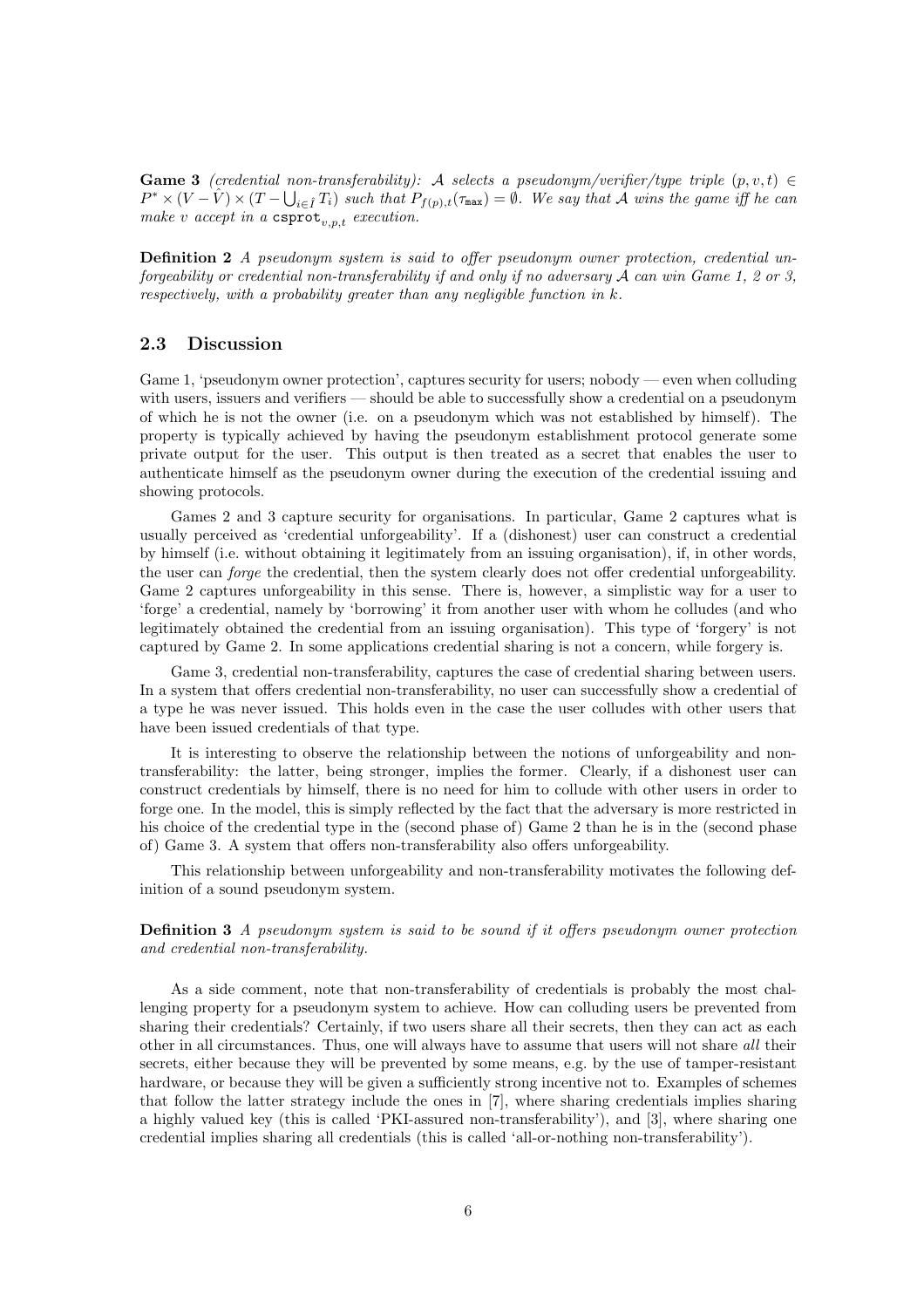#### 2.4 Unlinkability of pseudonyms

We now define Game 4 in order to capture the first privacy property required of pseudonym systems, i.e. the property of pseudonym unlinkability. A second (weaker) privacy property is defined in section 2.6.

In the first phase of the Game 4,  $\mathcal A$  is allowed to issue queries from the following set of query types, which are similar but not identical to the first three query types of section 2.2.

runpeprot(o): A may arbitrarily select an organisation  $o \in (I \cup V)$  and issue this query. When this happens, the Challenger selects a user u according to a probability distribution  $D$  from U and makes u and o execute  $\text{peprot}_{u,o,p}$ . He replies true if the protocol execution is successful and false otherwise. (If the execution is successful,  $A$  knows that u and o have established a new pseudonym  $p \in P$  but learns neither p nor the identity of its owner.)

runciprot $(p, i, t)$ : A may arbitrarily select a pseudonym/issuer pair  $(p, i) \in P \times I$  and a credential type  $t \in T_i$  and issue this query. When this happens, the Challenger selects the owner of p and makes him execute  $\text{ciprot}_{i,p,t}$  with i. He replies true if the protocol execution is successful and false otherwise (including the case where  $p$  has no owner). Note that  $A$  does not learn who the owner of p is.

runcsprot $(p, v, t)$ : A may arbitrarily select a pseudonym/verifier pair  $(p, v) \in P \times V$  and a credential type  $t \in T$  and issue this query. When this happens, the Challenger selects the owner of p and makes him execute  $\texttt{csprot}_{v,p,t}$  with v. He replies  $\texttt{true}$  if the protocol execution is successful and false otherwise (including the case where  $p$  has no owner). Note that  $A$  does not learn who the owner of  $p$  is.

corruptUser $(u)$ : As in section 2.2.

corruptIssuer $(i)$ : As in section 2.2.

corruptVerifier $(u)$ : As in section 2.2.

We now describe the second phase of the Game 4. We denote the set of pseudonyms that belong to uncorrupted users by  $P^{**} \stackrel{def}{=} P^* - \bigcup_{u \in \hat{U}} P_u$ .

Game 4 (pseudonym unlinkability): A outputs two distinct pseudonyms  $p_1, p_2 \in P^{**}$ . We say that A wins the game iff  $f(p_1) = f(p_2)$ .

A may apply a variety of strategies in his effort to correlate pseudonyms. We now consider what is probably the most naive strategy and arrive at the following simple result.

**Lemma 1** If the Challenger, during runpeprot(o) queries of an instance of Game 4, selects users uniformly at random (i.e.  $D$  is the uniform distribution), and two pseudonyms,  $p_1$ ,  $p_2$  say, are chosen at random from  $P^{**}$ , then the probability that  $f(p_1) = f(p_2)$  is  $1/|U - \hat{U}|$ .

**Proof** Suppose  $f(p_1) = u \in (U - \hat{U})$ . Then the probability that  $f(p_2) = u$  is  $1/|U - \hat{U}|$ , since the pseudonyms are allocated uniformly at random to users, and hence also to uncorrupted users. The result follows.  $\Box$ 

Thus it is tempting to define a pseudonym system that offers unlinkability of pseudonyms as a system where A cannot win the Game 4 with probability greater than  $1/|U - \hat{U}| + \epsilon(k)$  for any negligible function  $\epsilon$ . However, this is only a reasonable definition of unlinkability if  $\mathcal D$  is the uniform distribution and if no credentials are shown during the first phase of the game, i.e. there are no instances of runcsprot. Any instance of runcsprot potentially provides the adversary with information about possible links between pseudonyms, and hence potentially increases the adversary's probability of success in linking pseudonyms. Thus, the definition of pseudonym unlinkability needs to take this additional information into account.

Assuming a sound pseudonym system, there are two types of deduction that can be made.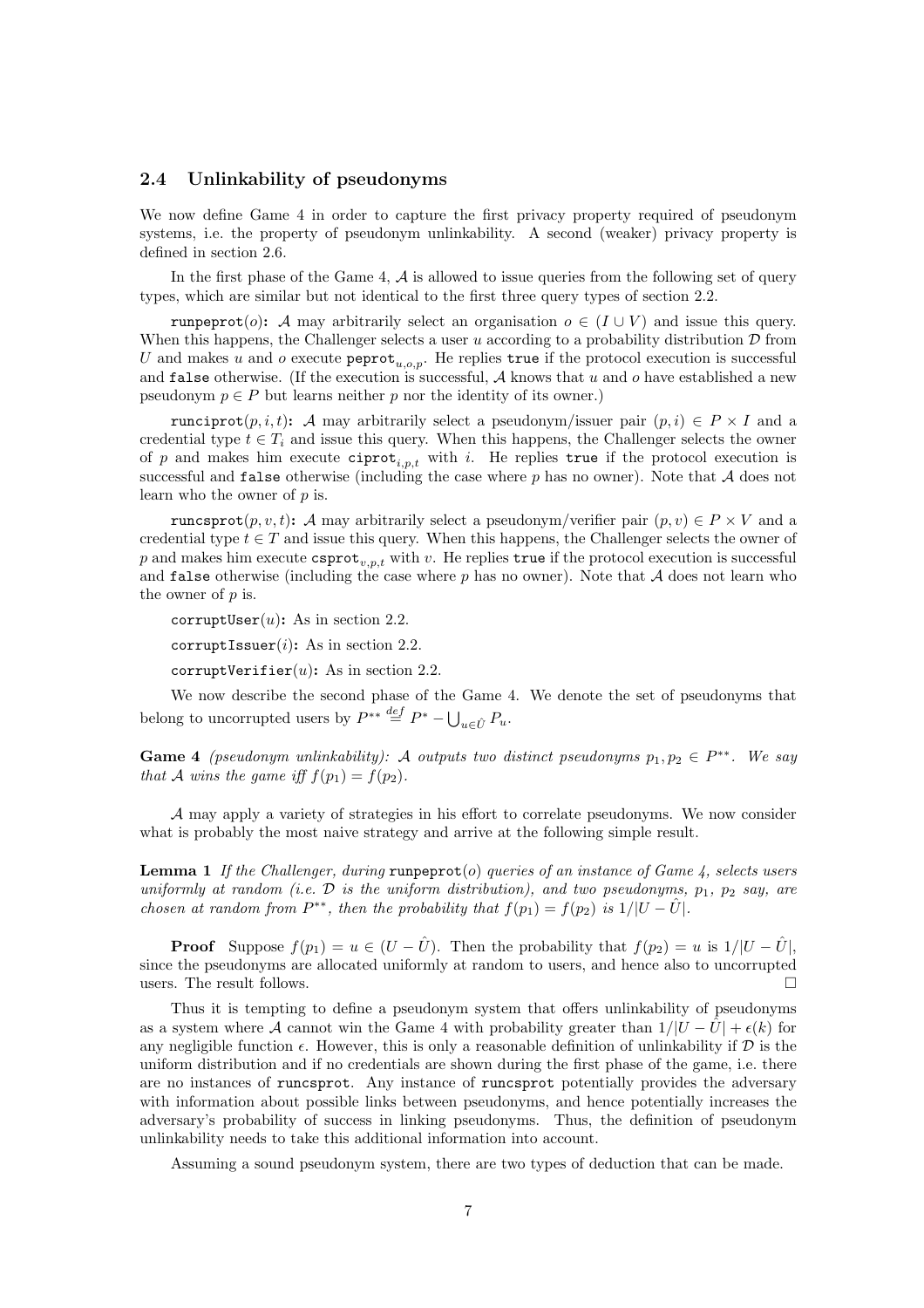- Suppose a runcsprot invocation, say runcsprot $(p, v, t)$  for some p, v and t, issued at time τ, returns true. Then *A* can deduce that there exists some  $p' ∈ ∪_{u∈U} P_{u,t}(τ)$  such that  $f(p) = f(p').$
- Suppose a runcsprot invocation, say runcsprot $(p, v, t)$  for some p, v and t, issued at time  $\tau$ , returns false. Then A can deduce that  $f(p) \neq f(p')$  for all  $p' \in \bigcup_{u \in U} P_{u,t}(\tau)$ .

In any instance of Game 4, which in its first phase will involve a series of queries, A will be able to make a series of deductions about matchings of pseudonyms based on the outcomes ({true,false}) of runcsprot queries (as above). As a result, for each pair of distinct pseudonyms  $p_1, p_2 \in P^{**}, A$  will be able to compute the probability  $P_{p_1,p_2}$  that  $f(p_1) = f(p_2)$  based on these observations (assuming that  $A$  makes optimal use of the information provided). In computing  $P_{p_1,p_2}$  we suppose that A also takes into account the probability distribution D used by the Challenger to select the user during runpeprot queries.

We now define  $\bar{P}$  to be the maximum of these probabilities, i.e.

$$
\bar{P} \stackrel{\text{def}}{=} \max_{\substack{p_1, p_2 \in P^{**} \\ p_1 \neq p_2}} (P_{p_1, p_2}).
$$

We can now define the notion of pseudonym unlinkability.

**Definition 4** A sound pseudonym system is said to offer pseudonym unlinkability iff no  $\mathcal A$  can win Game 4 with probability greater than  $\bar{P} + \epsilon(k)$  for any negligible function  $\epsilon$ .

An example scenario of how the two types of deduction might be applied in order to calculate  $\bar{P}$ , is given in the Appendix.

### 2.5 Discussion

In real life, colluding organisations could come up with many more effective strategies in order to correlate pseudonyms. Examples include attacks that take into account information such as the time or the geographical location of events that occur in the system. These attacks, however, are not captured by the model, simply because they lie at a different level of abstraction. Protection against, say, timing attacks, de-anonymising traffic analysis or social engineering, is required irrespectively of which particular pseudonym system is being used. The only adversarial strategies to correlate pseudonyms that are inherent in the system, and therefore lie at the same level of abstraction, are the following.

- 1. If some user is asked for but fails to produce a credential of a given type, the colluding organisations know that none of the pseudonyms on which a credential of that type was previously issued belongs to that user.
- 2. If some user successfully shows a credential of a given type on one of his pseudonyms, the colluding organisations know that at least one of the pseudonyms on which a credential of that type was previously issued belongs to that user.

These strategies are captured by the probability bound  $\bar{P}$ . A pseudonym system cannot protect against these strategies without breaching one of its essential properties: that of credential non-transferability. In other words, if a (sound) pseudonym system satisfies Definition 4, this means that the probability that pseudonyms can be successfully linked does not exceed the given bound (by a non-negligible quantity), provided that no 'out-of-scope' attacks place.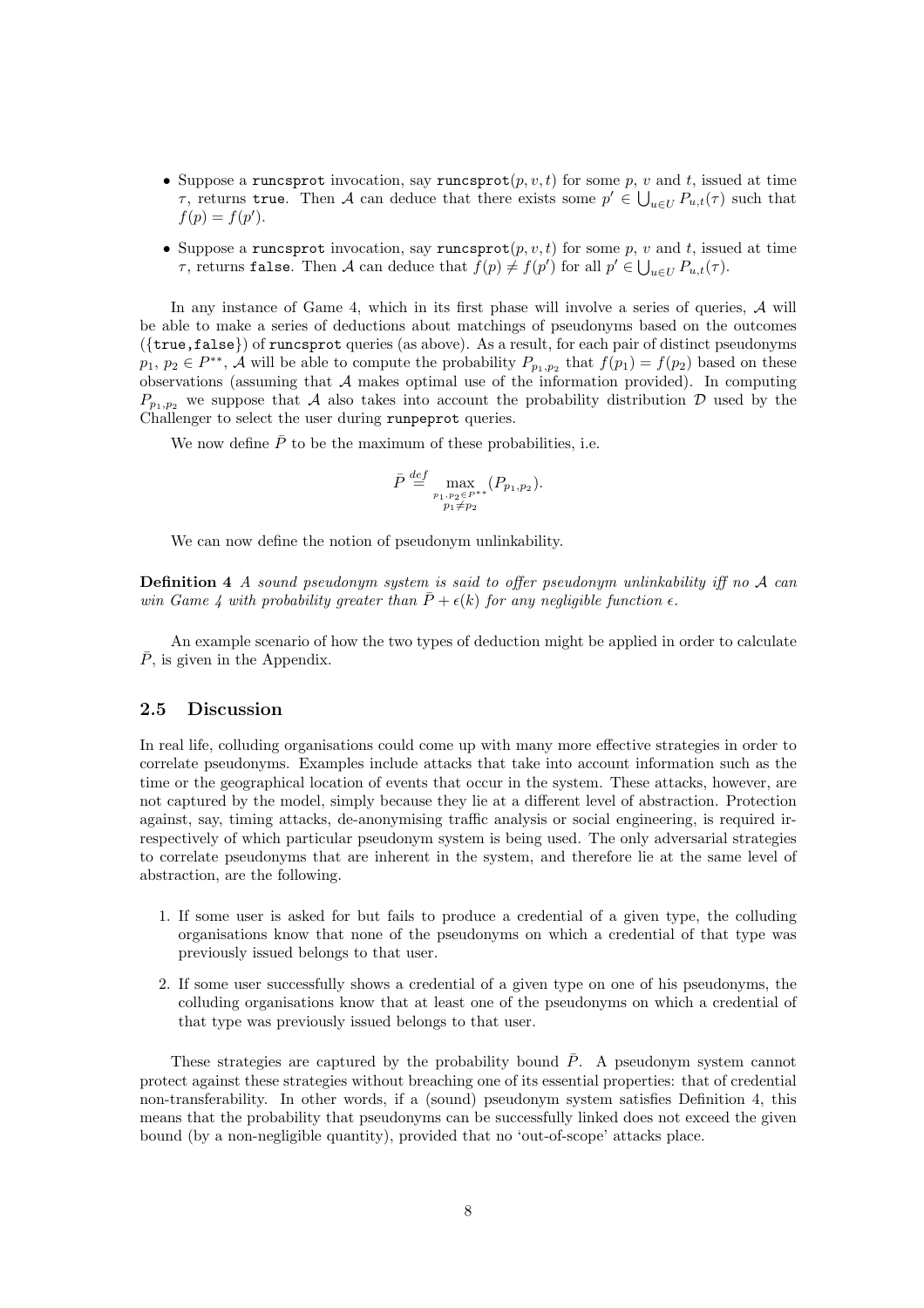### 2.6 Indistinguishability of pseudonyms

We now establish our second privacy property, namely the notion of indistinguishability of pseudonyms and show that it is a necessary condition for pseudonym unlinkability.

Consider the following game between a Challenger and a polynomial time (and space) adversary  $A$ . First, the Challenger chooses sets of users  $U$ , issuers  $I$ , and verifiers  $V$ , a sound pseudonym system and a security parameter k. On input  $U, I, V, k$ , he runs init and gives the set U of users to A. A then chooses two users  $u_0, u_1 \in U$  and gives them to the Challenger. The Challenger now flips an unbiased random bit  $b \in \{0, 1\}$  and makes  $u_b$  execute peprot<sub>u,o,p</sub> with some organisation  $o \in (I \cup V)$ . He then gives o's private information (including the protocol view and the resulting pseudonym  $p$ ) to  $A$ .

**Game 5** (pseudonym indistinguishability): A outputs a bit  $b' \in \{0, 1\}$ . We say that A wins the game iff  $b' = b$ .

Definition 5 A pseudonym system is said to offer indistinguishability of pseudonyms iff no adversary A can win the above game with probability  $Pr > 1/2 + \epsilon(k)$ , for any negligible function  $\epsilon$ .

**Theorem 1** If a sound pseudonym system offers pseudonym unlinkability then it also offers pseudonym indistinguishability.

Proof Suppose the converse, i.e. suppose the pseudonym system offers pseudonym unlinkability but does not offer pseudonym indistinguishability. Given  $A^i$ , an adversary that breaks pseudonym indistinguishability, we construct  $\mathcal{A}^{\mathfrak{u}}$ , an adversary that breaks pseudonym unlinkability, as follows. While playing Game 4 (unlinkability) with the Challenger,  $\mathcal{A}^u$  plays the role of the Challenger in Game 5 (indistinguishability) with  $\mathcal{A}^i$ .

Choose a negligible function  $\epsilon$ . Let  $\mu(k) = \sqrt{\epsilon(k)/2}$ , which, by definition, is also negligible. In Game 4,  $\mathcal{A}^{\mathbf{u}}$  corrupts all but two users, say  $u_0$  and  $u_1$ , and one organisation, say  $o$ , i.e.  $(U - \hat{U}) =$  $\{u_0, u_1\}$  and  $\hat{I} \cup \hat{V} = \{o\}$ . Then  $\mathcal{A}^u$  issues runpeprot(*o*) queries until three pseudonyms, say  $p_1, p_2$ and  $p_3$ , are established between o and  $\{u_0, u_1\}$ .  $\mathcal{A}^{\mathbf{u}}$  does not issue any other queries.

 $\mathcal{A}^{\mathfrak{u}}$  then plays three instances of Game 5 (indistinguishability) with  $\mathcal{A}^{\mathfrak{i}}$ ; in all these games he defines the set of users to be  $U = \{u_0, u_1\}$  and the collection of organisations to be  $(I \cup V) = \{o\}$ .  $\mathcal{A}^{\mathbf{u}}$  will use  $\mathcal{A}^{\mathbf{i}}$ 's ability to win instances of Game 5 in order to win, with non-negligible probability, the instance of Game 4. To this end, in the first instance of Game 5, he gives the pseudonym  $p_1$  together with o's private information and corresponding peprot view to  $\mathcal{A}^i$ . Similarly, in the second and third instances he gives  $p_2$  and  $p_3$  respectively (together with  $o$ 's private information and corresponding peprot views) to  $\mathcal{A}^i$ . Denote  $\mathcal{A}^i$ 's output occurring in the three instances of Game 5 by  $b_1$ ,  $b_2$  and  $b_3$  respectively. Now, since we have assumed that  $A<sup>1</sup>$  breaks pseudonym indistinguishability, we suppose that  $\mathcal{A}^i$  wins all instances of Game 5 with probability  $1/2 + \delta(k)$ , where  $\delta(k) > \mu(k)$  for all sufficiently large k.

 $\mathcal{A}^{\mathbf{u}}$  then selects  $j, j' \in \{1, 2, 3\}, j \neq j'$ , such that  $b_j = b_{j'}$ , where the pair  $(j, j')$  exists by the pigeonhole principle, and outputs  $(p_j, p_{j'})$ . Now, since  $b_j = b_{j'}$  and  $f(p_j), f(p_{j'}) \in \{u_0, u_1\}$ , we know that  $f(p_j) = f(p_{j'})$  if either  $(f(p_j) = u_{b_j}$  and  $f(p_{j'}) = u_{b_j}$ ) or  $(f(p_j) \neq u_{b_j}$  and  $f(p_{j'}) \neq u_{b_j}$ ). Hence:

$$
\begin{aligned}\n\mathbf{Pr}(f(p_j) &= f(p_{j'})) &= \mathbf{Pr}(f(p_j) = u_{b_j}) \cdot \mathbf{Pr}(f(p_{j'}) = u_{b_j}) \\
&\quad + \mathbf{Pr}(f(p_j) \neq u_{b_j}) \cdot \mathbf{Pr}(f(p_{j'}) \neq u_{b_j}) \\
&= (1/2 + \delta(k))^2 + (1/2 - \delta(k))^2 \\
&\quad = 1/2 + 2\delta(k)^2 \\
&\quad > 1/2 + 2\mu(k)^2 \quad \text{(for all sufficiently large } k) \\
&= 1/2 + \epsilon(k)\n\end{aligned}
$$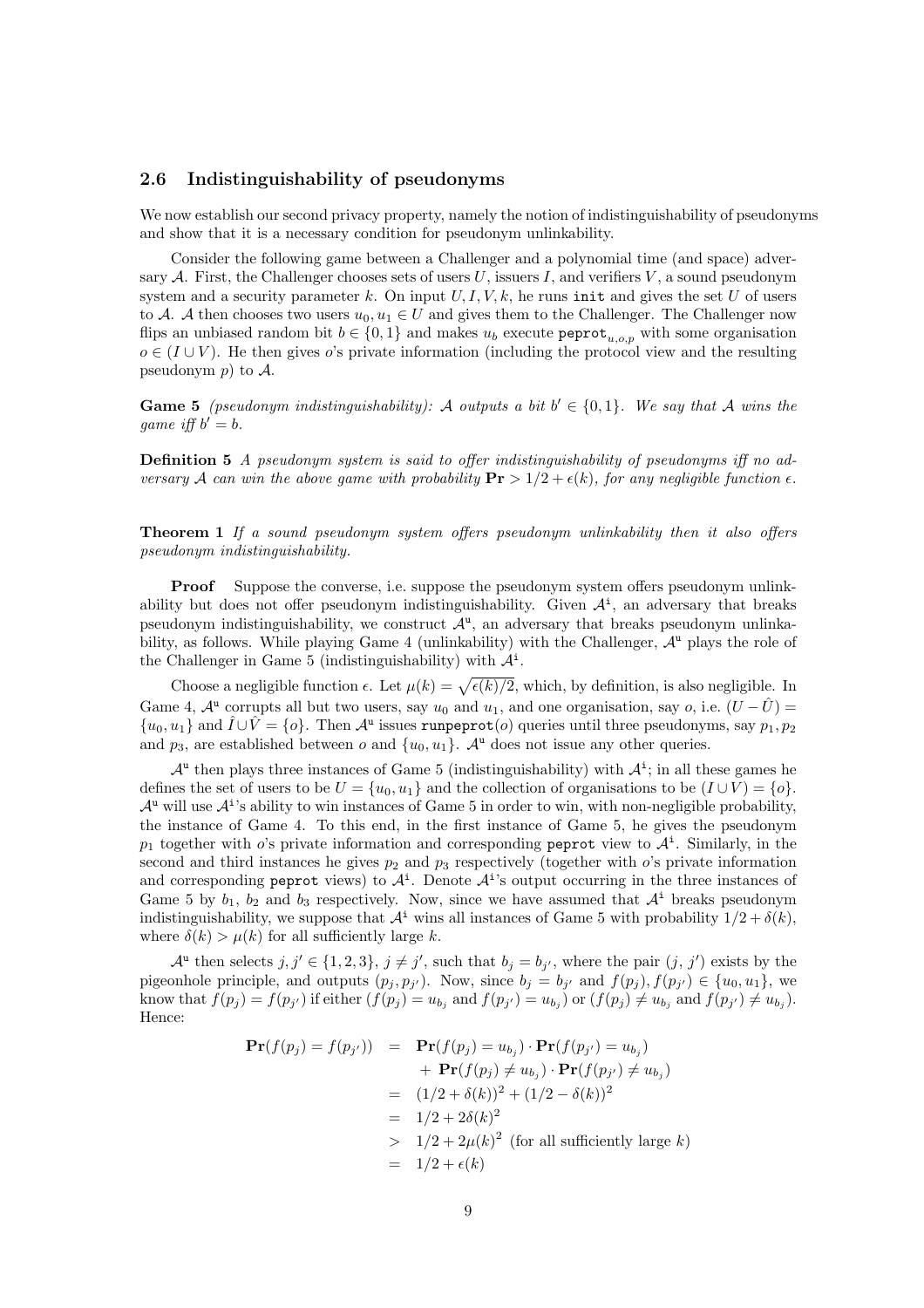where  $\epsilon$  was assumed to be negligible. Thus  $\mathcal{A}^u$  breaks unlinkability, contradicting our assumption, and the result follows.  $\Box$ 

#### 2.7 Anonymity of users

Consider a sound pseudonym system that offers pseudonym unlinkability. The owner  $u \in (U - \hat{U})$ of pseudonym p  $(u = f(p))$  is hidden in the anonymity set  $U - \hat{U}$  because, from A's point of view, any user in that set could potentially be the owner of  $p$ . The effective size of the anonymity set, however, depends on the probability distribution  $\mathcal D$  according to which users are selected during pseudonym establishment. Using the information-theoretic anonymity metric of [8, 9], this is given by  $-\sum_{p\in P^{**}} Pr(f(p) = u) \log_2[Pr(f(p) = u)]$  and is maximised if  $D$  is the uniform distribution. In this case the effective size of the anonymity set for all pseudonyms is  $\log_2|U - \hat{U}|$ . It is worth observing that, in the general case, it makes sense to consider the anonymity of the user while acting using a particular pseudonym. In other words, it is likely that the anonymity a user enjoys will depend on the pseudonym under which he is acting.

The above measure of anonymity only applies to a naive adversary; it only takes into account the *a priori* knowledge (i.e. the distribution  $D$ ). After observing the system for some time, in the sense of Game 4, A may decrease the unlinkability between pseudonyms. This decrease in unlinkability yields an a posteriori probability distribution  $\mathcal{D}'$ , that  $\mathcal{A}$  is able to construct using deductions that he can make due to the scheme's soundness. While it is the distribution  $\mathcal{D}'$  that defines the (effective) size of the anonymity set in which users are hidden (while acting under one of their pseudonyms), this does not necessarily mean that a reduction in unlinkability implies a reduction in anonymity in the theoretical definition of the term. Of course, in practice, any linking of pseudonyms is likely to lead to an increased risk of loss of anonymity because of 'out of scope' attacks. As a result, unlinkability is a property of great importance in its own right.

# 3 Future work and concluding remarks

In this paper we have introduced a complexity theoretic model for anonymous credential systems. We have formally defined the notions of pseudonym owner protection, credential unforgeability, credential non-transferability and pseudonym unlinkability. A key challenge is thus to construct scheme(s) that meet the definitions in this model, and/or to prove, under appropriate assumptions, the security of existing ones. There is, however, room to refine and extend the model itself; determining the probability  $\bar{P}$  by which colluding organisations should be bound when trying to correlate pseudonyms, given a specific history of events in the system, is clearly of importance. Naive strategies for computing  $\overline{P}$  appear to be of exponential complexity. Hence, incorporating efficient strategies for computing, approximating or bounding  $\overline{P}$  into the model is a desirable refinement. It is envisaged that a refined version of the model described above will combine complexity theory and probability theory in order to describe the resulting degrees of unlinkability and anonymity using recently proposed information theoretic metrics [8, 9]. This should provide further insight into the inherent limits of unlinkability and anonymity in credential systems. We believe that this will also provide insight as to what such systems have to achieve in order not to be considered the weakest link with respect to the overall system of which they form part. An extended version of the model could capture additional properties of pseudonym systems, for example credentials that can be shown only a limited number of times, or a capability for anonymity revocation.

Another direction for future research is the analysis of real-world distributions  $D$  of pseudonymto-user mappings. This might lead to the description of strategies that users might follow, in a realistic setting, in order to maximise the unlinkability of their pseudonyms. Given the statistical properties of the context, this could also lead to descriptions of how long any given pseudonym can be kept before it should be renewed (if the context allows for this).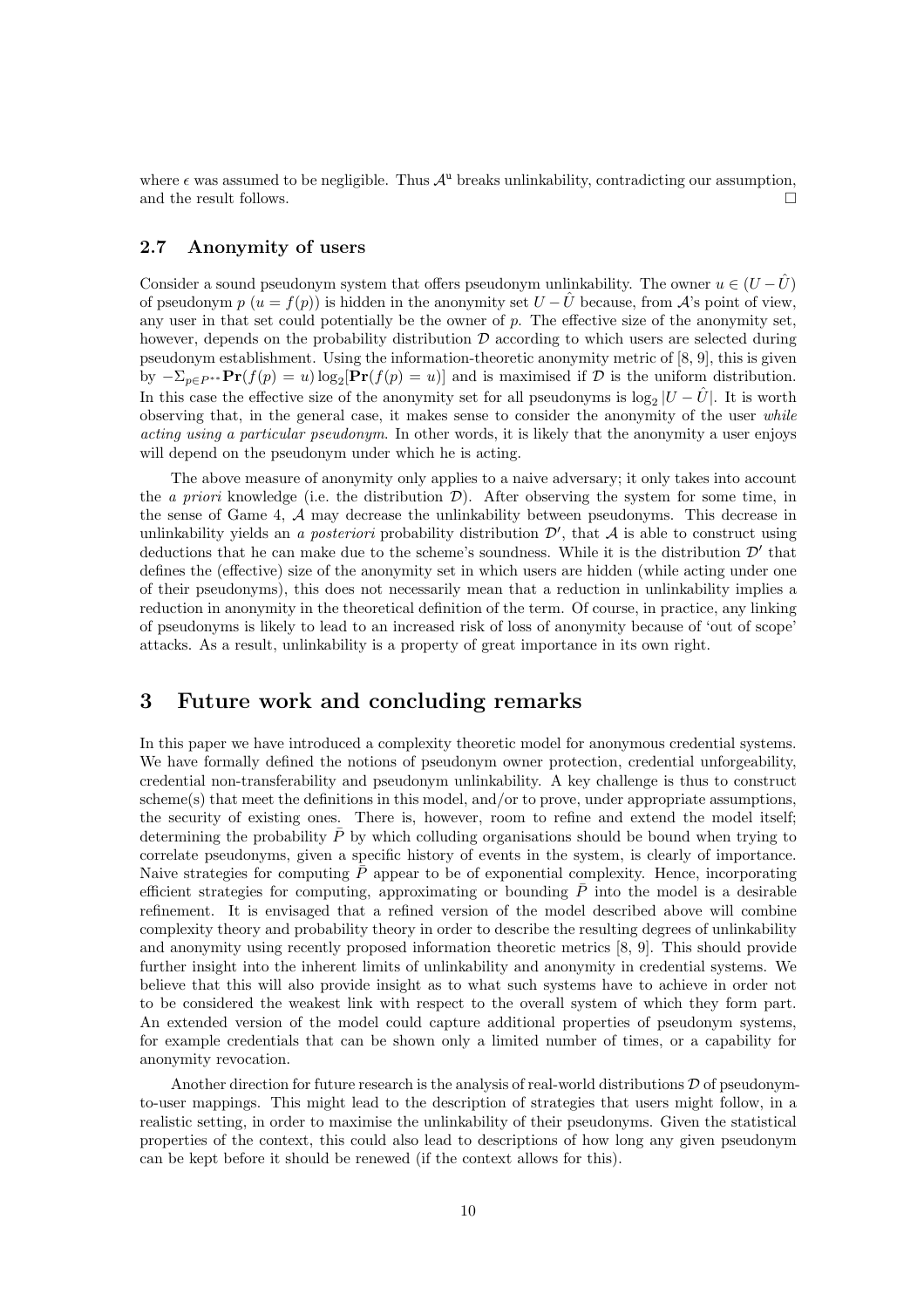# Acknowledgments

We would like to thank Sattam Al-Riyami, Alex Dent, Caroline Kudla and Kenny Paterson for their helpful comments on earlier versions of this paper.

# Appendix

The following example scenario illustrates how the adversarial strategies are captured by the probability bound  $\bar{P}$ . For the sake of simplicity, in the example are only one issuer which issues only two types of credential, one verifier and three users. It is assumed that, during the first phase of Game 4 (unlinkability), the adversary corrupts all parties except for the three users, i.e.  $\hat{I} = \hat{I} = \{i\},\,V = \hat{V} = \{v\},\,U = \{u_1,u_2,u_3\},\,\hat{U} = \emptyset\,\,\text{and}\,\,T^* = T_i = \{t_1,t_2\}.$ 

Table 1 depicts the queries that  $A$  issues in this example scenario. From the first runcsprot

| <i>Time</i>      | Query type | Org              | Pseudonym | Type    | Outcome |
|------------------|------------|------------------|-----------|---------|---------|
| 1                | runpeprot  | $\dot{i}$        | $p_1$     | n/a     | true    |
| $\overline{2}$   | runpeprot  | $\it i$          | $p_2$     | n/a     | true    |
| 3                | runpeprot  | i                | $p_3$     | n/a     | true    |
| $\overline{4}$   | runpeprot  | $\boldsymbol{v}$ | $p_4$     | n/a     | true    |
| $\overline{5}$   | runpeprot  | $\boldsymbol{v}$ | $p_5$     | n/a     | true    |
| 6                | runpeprot  | $\boldsymbol{v}$ | $p_6$     | n/a     | true    |
|                  |            |                  |           |         |         |
| 7                | runciprot  | i                | $p_1$     | $t_{1}$ | true    |
| 8                | runciprot  | $\it i$          | $p_1$     | $t_2$   | true    |
| $\boldsymbol{9}$ | runciprot  | $\it i$          | $p_2$     | $t_1$   | true    |
| 10               | runciprot  | i                | $p_2$     | $t_2$   | true    |
| 11               | runciprot  | i                | $p_3$     | $t_{1}$ | true    |
|                  |            |                  |           |         |         |
| 12               | runcsprot  | $\upsilon$       | $p_4$     | $t_{1}$ | true    |
| 13               | runcsprot  | $\upsilon$       | $p_5$     | $t_{1}$ | false   |
| 14               | runcsprot  | $\boldsymbol{v}$ | $p_6$     | $t_1$   | false   |
|                  |            |                  |           |         |         |

Table 1: Example scenario: runpeprot queries that returned true.

query, A can deduce that  $f(p_4) = f(p_1)$  or  $f(p_4) = f(p_2)$  or  $f(p_4) = f(p_3)$ . From the second runcsprot query, A can deduce that  $f(p_5) \neq f(p_1)$  and  $f(p_5) \neq f(p_2)$  and  $f(p_5) \neq f(p_3)$ . From the third runcsprot query, A can deduce that  $f(p_6) \neq f(p_1)$  and  $f(p_6) \neq f(p_2)$  and  $f(p_6) \neq f(p_3)$ .

Combining the three runcsprot queries, A can deduce, with certainty, that  $f(p_4) \neq f(p_5)$  and that  $f(p_4) \neq f(p_6)$ . It follows that  $p_5$  and  $p_6$  must belong to the two users  $\{u_1, u_2, u_3\} - \{f(p_4)\}.$ So, the probability  $P_{p_5,p_6}$  that  $f(p_5) = f(p_6)$  is 1/2. This happens to be the maximum over all distinct pseudonym pairs and thus, in the example,  $\bar{P} = 1/2$ . In other words, if A, at the end of the game, outputs  $(p_5, p_6)$ , he has a 50% chance of winning the game. If a (sound) pseudonym system offers pseudonym unlinkability, then no  $A$  should be able to break this bound by a non-negligible quantity.

## References

[1] M. Bellare and P. Rogaway. Entity authentication and key distribution. In D. Stinson, editor, Advances in Cryptology — Crypto 93 Proceedings, volume 773 of Lecture Notes in Computer